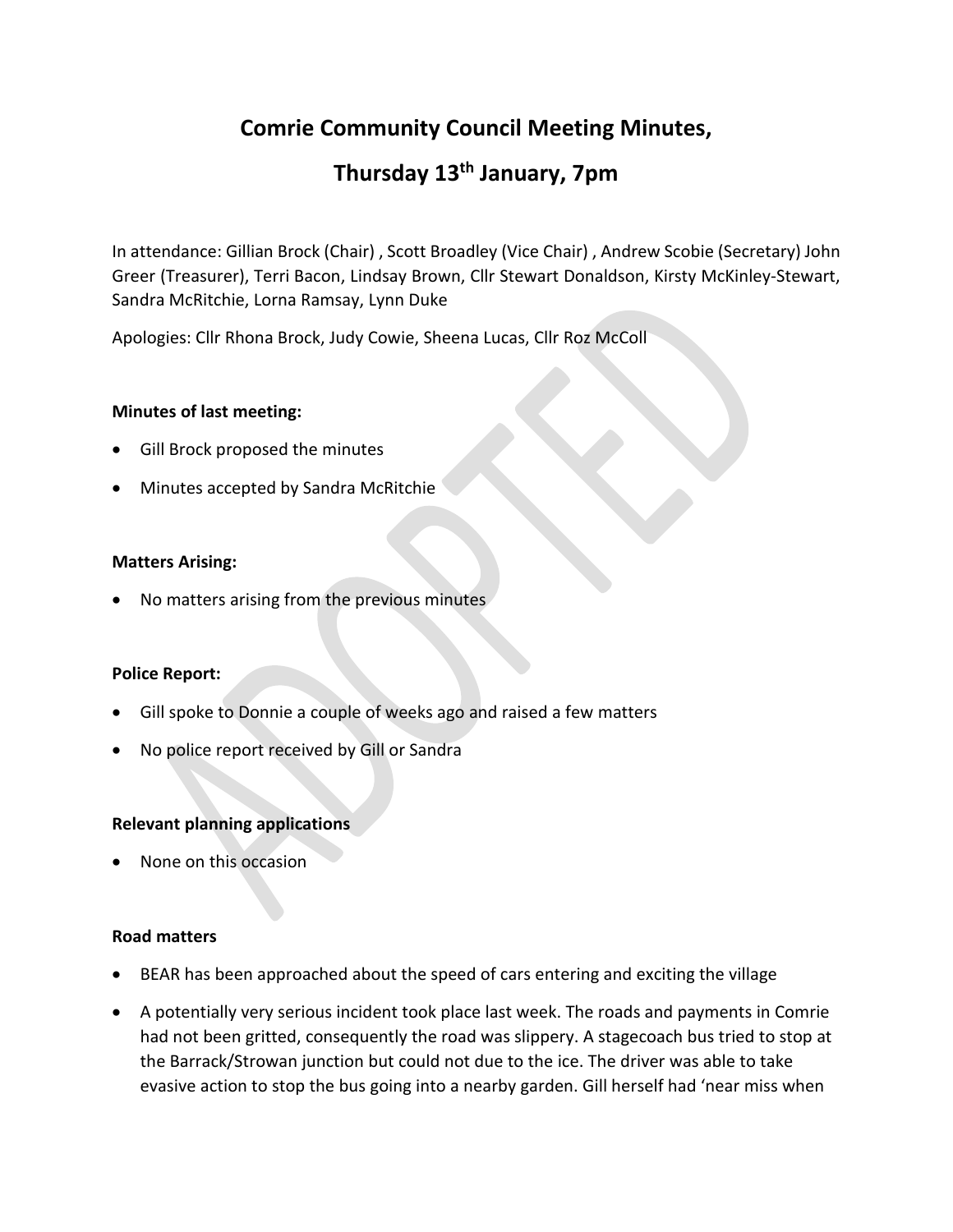her car failed to stop. Following this incident, Stagecoach were terminating their service at the caravan park. This is a totally unacceptable situation. This has been reported to all 3 ward councillor and MSPs Jim Fairlie and Liz Smith

- Stewart Donaldson has had a response on Dalginross regarding the ice from one of the senior engineers saying that PKC Operations Supervisor from Crieff depot to took into this. As soon as Stewart hears back he will share the response with Gill
- Gill regrets that she had to take this action, as she has a good relationship with PKC, but she had no option
- Stewart has a list of grit bins in Crieff, Comrie and St Fillians. He will try and update this.
- Andrew Scobie noted that Michael Ironside, caseworker to Jim Fairlie MSP emailed him about the issue as he is an acquaintance. Michael provided an update
- Stewart suspects that absences due to Covid are affecting service provision
- Holes were noted in the road near Abruchill Castle. Steps have been taken to get these fixed
- Gill in correspondence with PKC about a disabled bay
- A crossing in Dalginross is also being proposed
- A site meeting has been requested to discuss the Braco/South Crieff Road Junction. Transport Scotland are still not attending physical meetings but should do so once restrictions are eased
- Peter Sutcliffe is still in talks with PKC regarding the South Crieff Road. Gill has asked that speed bumps go on the South Crieff Road and Strown Road, as the latter is increasingly being used as a 'rat run' for those trying to avoid Dalginross. She is still waiting to hear back
- BEAR has been approached about the speed of cars entering and exciting the village
- A 20mph speed limit has been requested for the entire village
- We have asked again bout wildlife signs near Dunira estate
- The state of the Green Bridge over the Lednock has been raised as it is a relatively poor state
- Gill has asked that new post boxes be installed near Dalginross Gardens and Cameron Court. She is still to email the Post Office. Councillors Brock and Donaldson are involved
- Holes on the Langside (B827) have been fixed, albeit not very well. Stewart asked that any severe potholes can be reported to him.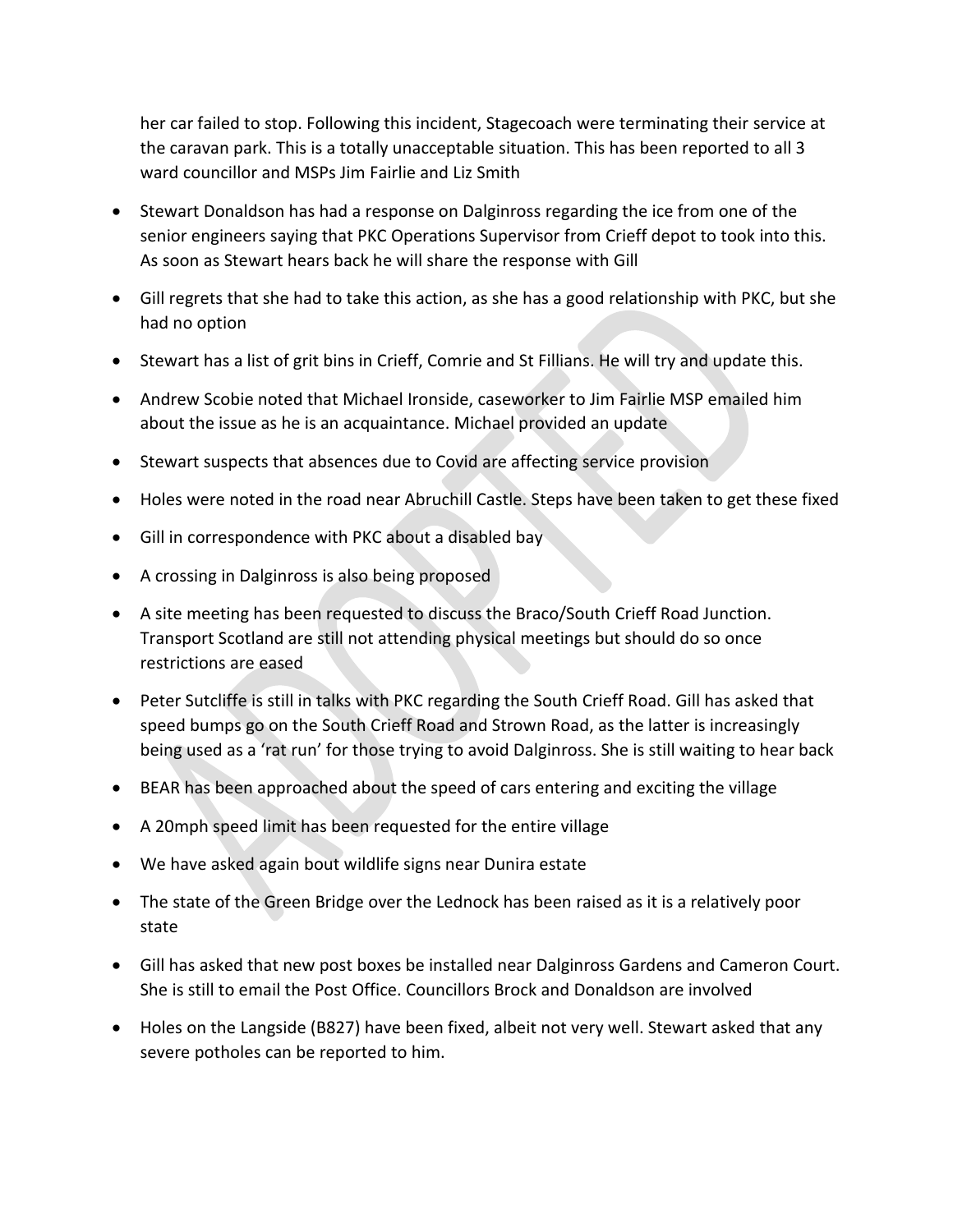- Kirsty is concerned that the poor repairs on the Langside will result in an accident. Lorna Ramsay elaborated, stating that large timber lorries cause damage. Road repaired relatively recently.
- Sandra added that we have asked if an embargo on lorries could be put on that road. This was refused as the bridges can take their weight, and they wanted to avoid bottlenecks on the A822 in Muthill
- Crash barriers also needed on the Langside

# **Treasurer's Report**

- John Greer reported that there any no changes in the treasurers report
- Terri Bacon is in charge of Legion Park account now
- In response to a question from Sandra, John reiterated that the Christmas Lights Committee wish to leave their finances in the control of the Community Council

### **Secretary's relevant correspondence and updates**

- Andrew and Sandra are currently in the process of a 'hand over' of secretarial duties.
- Andrew has been formally appointed as a data protection officer for the CCC. He will chase up Christine Grant to confirm the transition
- Andrew is happy to take minutes of meetings going forward
- An official minute taker can be appointed when we return to face to face

#### **Twinning**

- Peter McNaughton has sent over 35 books of poetry
- Ontario has high Covid cases and many of the twinning members their end are in isolation
- Gill and Scott to work together to collect monies from the calendar sales
- Scott restricting contacts just now as Covid cases in NHS Lanarkshire are high

#### **Legion Park**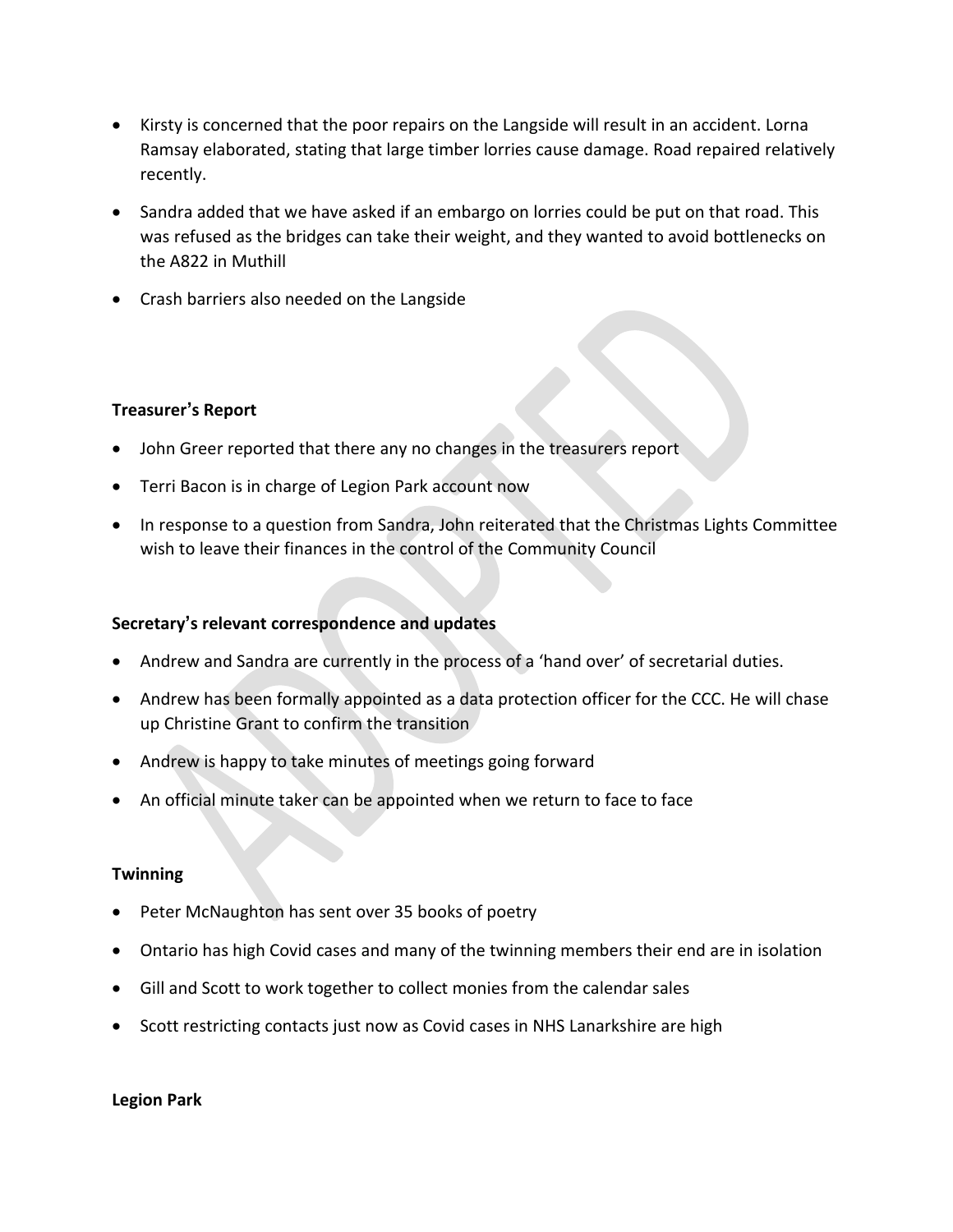- Terri confirmed they work on the grounds has started. This should make the park safer in the interim.
- Gill has had a query from a resident, requesting that the picnic benches are not too close to the houses in Strowan Road. Terri stated that this will not be the case
- Committee meeting next week to discuss way forward
- Terri confirmed to Stewart that the payment came in from the Community Investment Fund
- Terri's husband Mark going to get some quotes for groundwork

# **Junior CC**

- No further developments. CCC agreed that we will put this on the back burner until further notice
- Group unanimously agreed that we will leave this off the agenda until further notice

# **Library**

- Lorna very keen to make the library a hub for learning, communication, etc. She has support of the librarian and senior staff at Culture PKC
- PKC planning a survey on how much the library is being used.
- The feedback on the library has been very favourable. 16 is the capacity
- Locals have expressed their interest in volunteering at the library
- Sandra stated that we used to have a folder with the CCC minutes in the library and in the Post Office (this has stopped). We should start this again. The librarian is happy
- Lorna thanked Lindsay for putting details of the library on the Comrie Community website. Lorna and Lindsay will connect the disseminate further material
- Coffee machine is still to be installed
- Lorna read an enlightening article from The Times on the importance of libraries. She has left copies of this in the library

# **Website**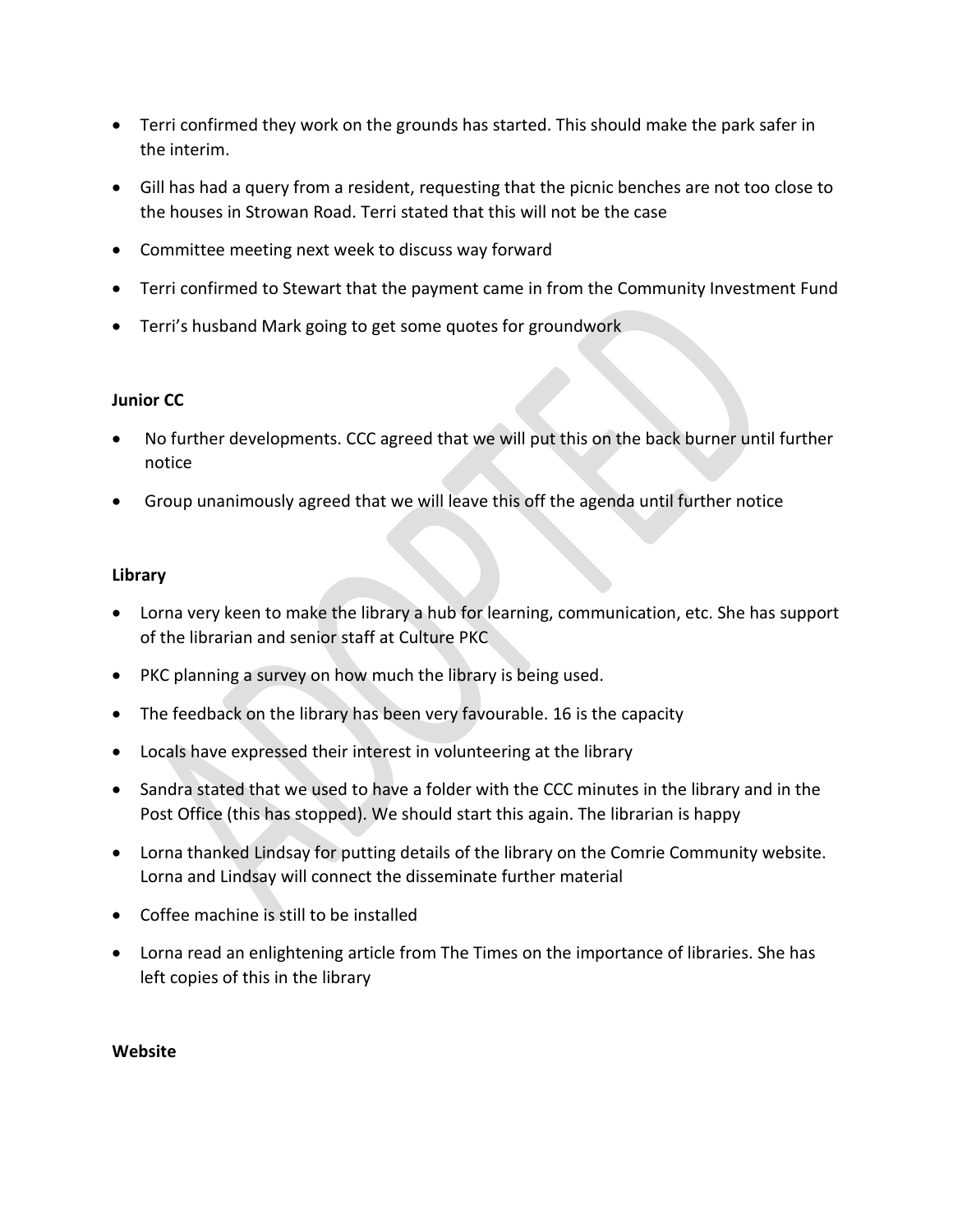- Lindsay has got CC email addresses set up. These will be put on the website in place on personal emails. This will allow a separation of CC and personal business
- The emails will be sent around to the CC members and Sandra will share them on the Facebook page
- Lindsay has also started looking at how the website can be revamped. He will share details with the rest of the website sub-working group. He noted that this will be a piecemeal process and will regularly change

# **Councillors Reports**

# **Terri Bacon:**

• None

# **Scott Broadly:**

- Scott reiterated his concern about fast traffic through the village, and reiterated that 20mph is needed in the whole village
- Scott suggested that we look to resume face to face meetings from March. Gill maintained that Zoom will continue until it is completely safe. We have the Zoom subscription until April
- Scott concurred, but noted that restoring face to face may encourage greater participation from non-members.

# **Gill Brock:**

- It was unanimously decided at the last meeting that a tribute picnic bench be erected by the skatepark in the Laggan Park in memory of Gill's stepfather Gordon McCartney. The Laggan Park Committee have agreed and Rhona Brock has signposted Gill to Tracey Ramsey at PKC to discuss possible funding. If this is not possible, there are funds in the Community Council. The bench has been ordered.
- Gill thanked John Greer, Evelyn Gray, Lynne Grierson and all those involved in the refurbishment of the Cancer Shop. They have done a fantastic job
- Gill has been contacted by Peter McNaughton. She has been sent 5 boxes of old photos. She proposes that a subgroup be created to go through them. She is also considering where abouts in the village they could be stored and displayed. Lindsay Brown currently has the boxes. His wife and Mairi Philip are going to take a look. There will be a local history page on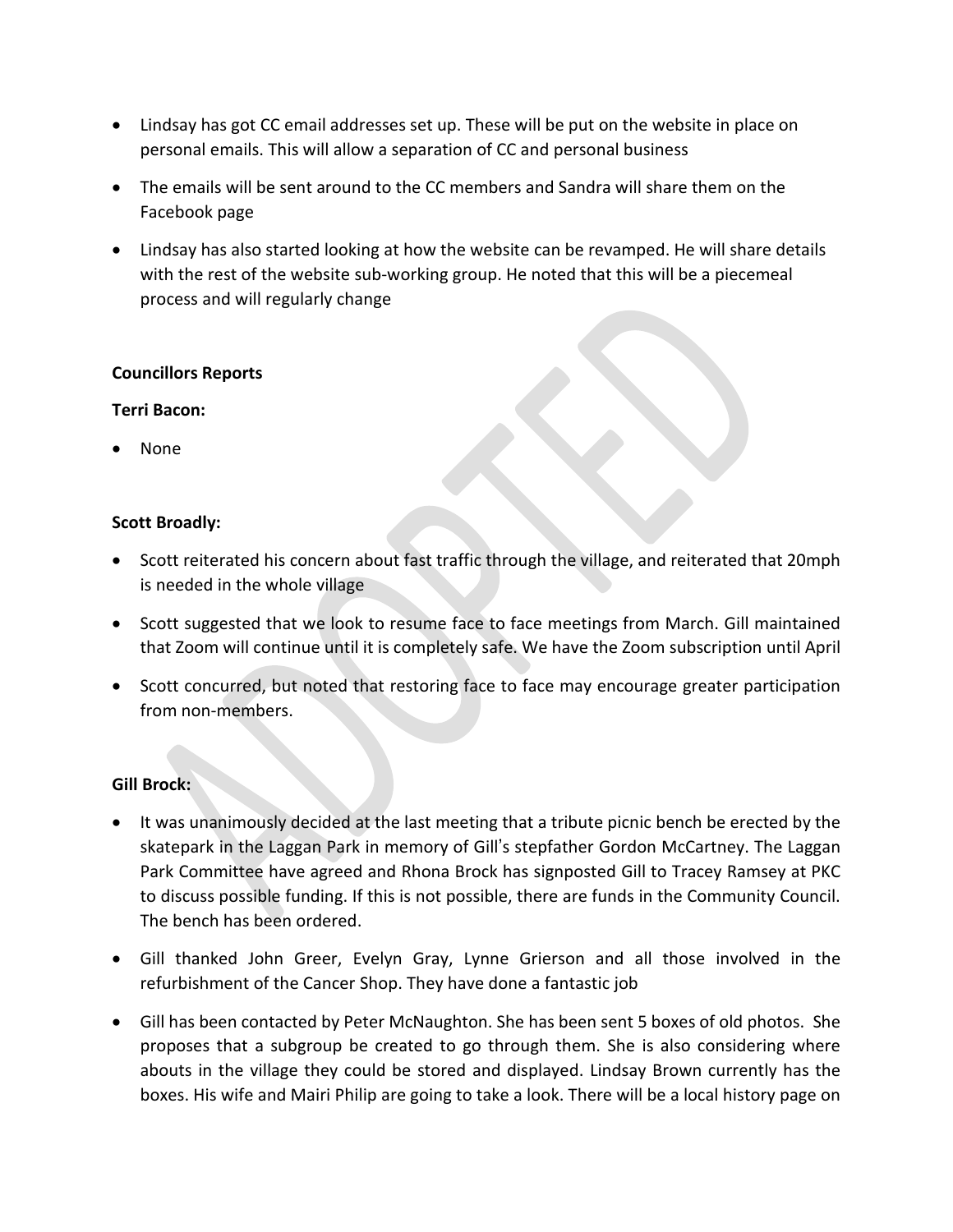the website. She is also considering putting some on a memory stick, so that they can be shared with residents in Cameron Court and Dalginross House.

- Gill also extended her thanks to the Comrie Parish Church singers for the performances over Christmas. She also thanked the Handy Shop for supplying mulled wine during their performance in Melville Square
- With regret, fresh restrictions brought on part of the Omicron variant of SARS-CO-V-2 meant that the Flambeaux Procession had to be cancelled for a second year. This was a bitter disappointment to the Flambeaux Committee who had spent a lot of time and effort planning the event. She praised the FC for their sensible decision as it would have been impossible to police. However, she thanked those who carried the 3 Flambeaux around the village and preserved the tradition. She also thanked Alan Harrison who played the pipes**.**

# **Lindsay Brown:**

- Lindsay attended Comrie Development Trust (CDT) AGM.
- A lot of good talk, however, it was agreed that focus needs to be broader than Cultybraggan
- Gill has asked the CDT to provide occasional briefings of their work, but they have not done this yet
- Those attending the meeting did agree that more openness is needed. They would like a member of the CCC to join the board. Lindsay is happy to do this
- Lorna was previously a board member. She does not want to re-join but is happy to go along to meetings with Lindsay

# **Cllr Stewart Donaldson**

- Visiting the CDT with Rhona Brock. He would like to find out more
- Stewart is still working on trying to get the 20mph through the whole village
- Scott invited Stewart and Rhona to the Men's Shed and the Wellbeing Hub.
- Stewart asked if there are any facilities for women. Scott replied, stating that they have 'Sheila's Shed'
- Wednesday night session open to all to tackle loneliness and isolation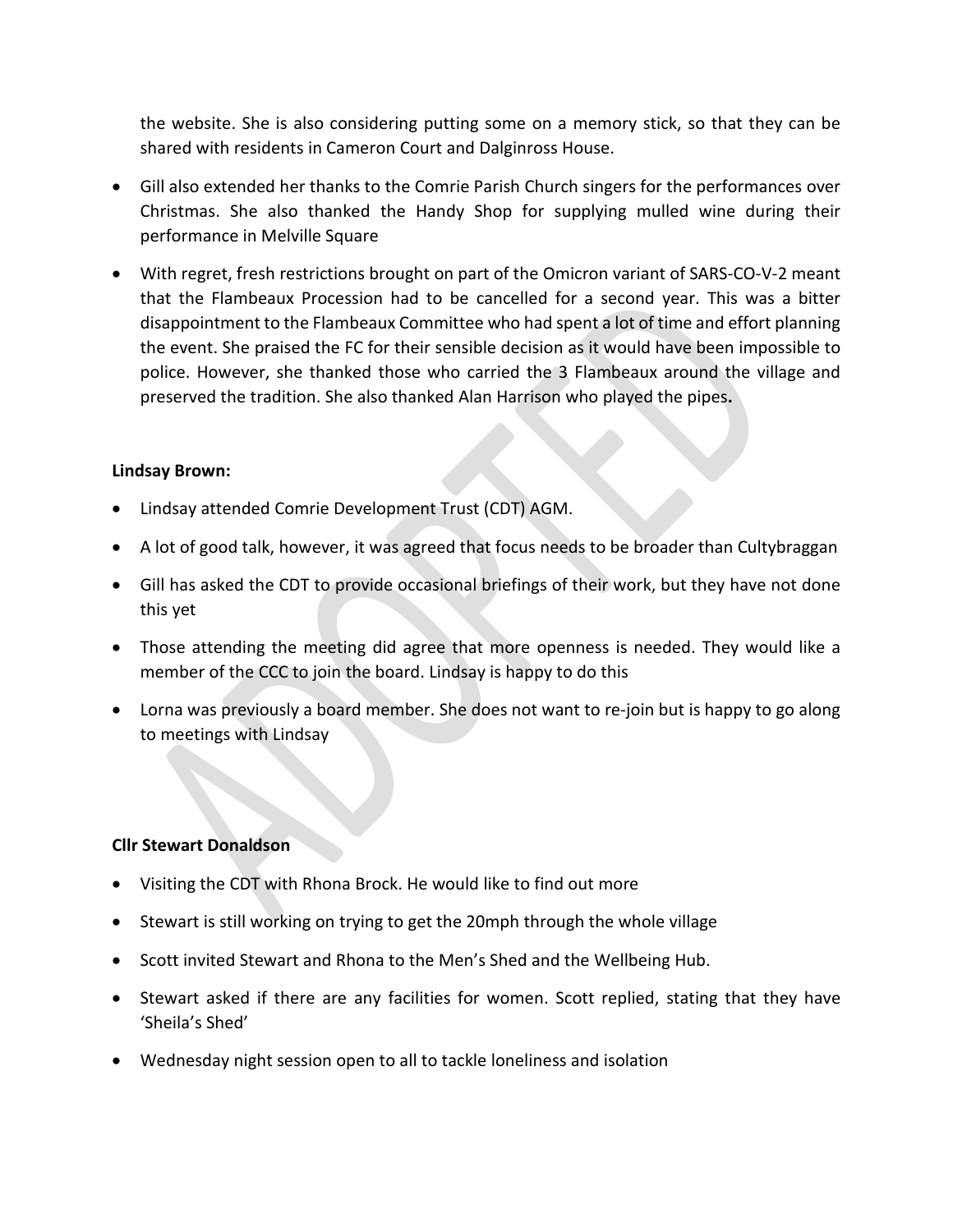### **John Greer**

• None

# **Kirsty McKinley-Stewart**

• Going to try and attend upcoming funding workshop and will provide an update

#### **Sandra McRitchie**

- Concern about slippery payments due to leaves, etc
- Sandra also extended her thanks for those involved in the Cancer Shop refurbishment

#### **Lorna Ramsay**

• Just keeping the momentum up for the library

### **Andrew Scobie:**

- A resident contacted A Scobie directly about the gritting situation. The CC is already taking action on this matter.
- There are still loads of fallen trees, especially behind the golf course are blocking the path. Andrew will email Greenspace and raise this. Other blockages are on land owned by Comrie House. Terri noted that the school will also be dealing with certain areas. They are undertaking risk assessments
- On Saturday doorstep salespeople were going around the village. Andrew alerted the community to this via Facebook, as door knocking is a common tactic employed by scammers. Gill noted that they had some to her door selling cleaning utensils. She had taken a photo of the salesperson's ID. Having served in the Police, Kirsty expressed concern that those undergoing 'rehabilitation' from the penal system are undertaking this work. This should not be happening. The CC agreed that Gill will send the picture of the badge to Donnie at Police Scotland.

**AOCB:**